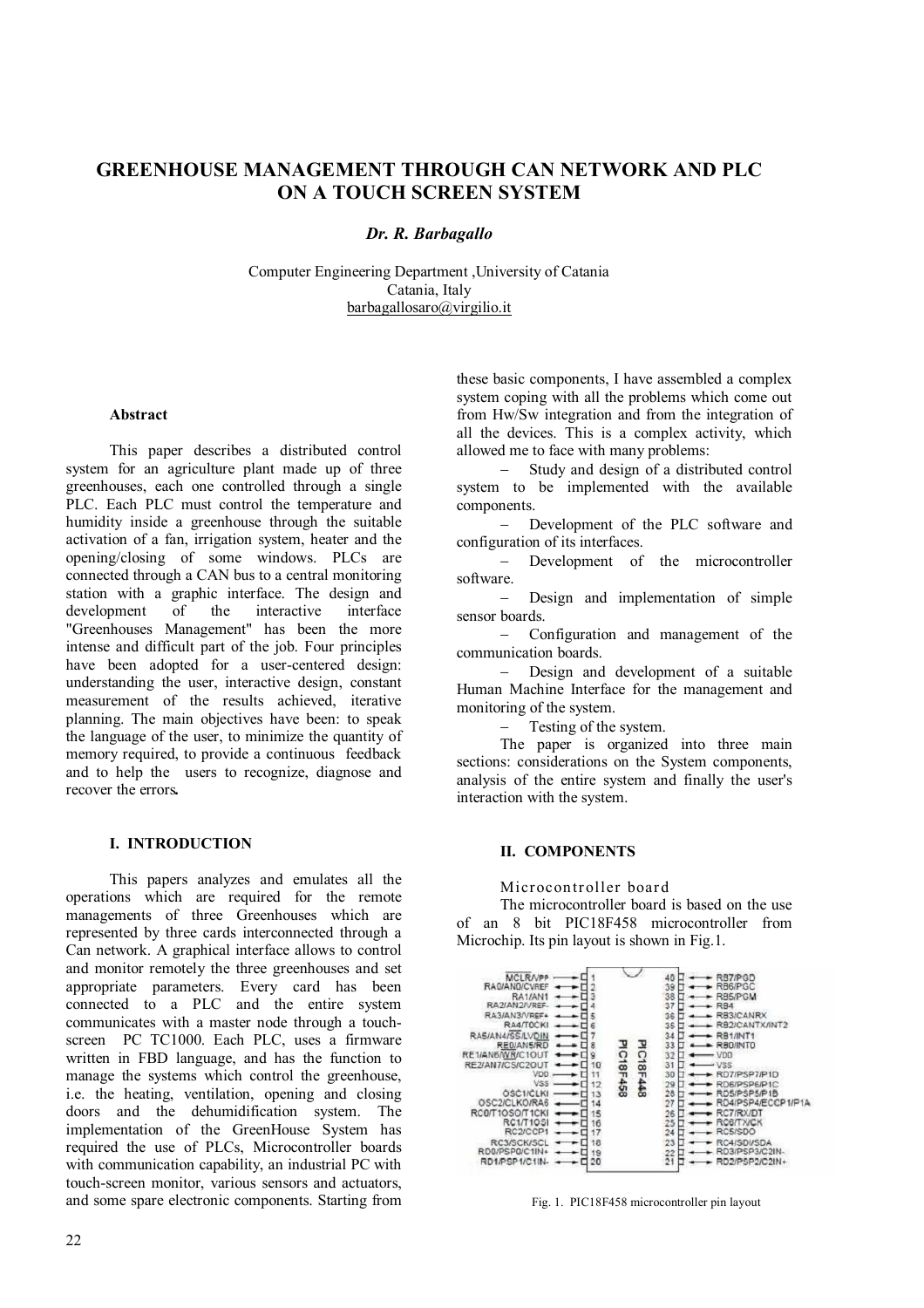This microcontroller contains several resources:

An 8 bit CPU.

 A flash memory where the program can be stored.

 A RAM Memory which can be used to store the variables used by the program.

 Several I/O lines. Some of them are digital and some are analog. Through this lines it is possible to provide a analog/digital data acquisition which can expand the capabilities of the PLC (which possess only digital I/O ports).<br>
- Several auxiliar

auxiliary devices (clock generators, counters, timers, etc.) which can be used for driving external devices.

 A digital I/O line, compliant with the CAN data MAC Protocol.

All these features are synthesized in fig.2.

| Device    | Program Memory   |                  | Data Memory |                           |   |                    |   |                      | mssp |    |              |                        |
|-----------|------------------|------------------|-------------|---------------------------|---|--------------------|---|----------------------|------|----|--------------|------------------------|
|           | FLASH<br>(kytes) | t Single<br>Word | (bytes)     | SRAM EEPROM 10<br>(bytes) |   | 10-bit<br>ΛĎ<br>ķΝ | Ű | con<br>ECCP<br>(PWM) | 蛚    | Ŕ. | Master USART | Timera<br><b>MG-31</b> |
| PIC10F458 | 欻                | 16384            | 15%         | 因                         | Ŋ |                    |   |                      |      |    |              | V)                     |

Fig. 2. PIC18F458 features

The PIC18F458 microcontroller has been chosen according to its versatility and simplicity of use. Software can be written directly into Assembly language or in C language. In the last case, a free programming environment MPLAB IDE provided by Microchip can be used. The microcontroller has been integrated into the board together with some support components such as:

 A MAX232 integrated circuit with the task of adapting the voltage levels provided by PIC18f458 with those foreseen for the RS232 standard. This allows the microcontroller to be connected to the serial port of a PC.

 An MCP2551 integrated circuit which implements the physical layer of the CAN protocol and allows several boards to communicate through the CAN bus.

 A 20Mhs quartz clock generator which provides a stable reference time for the synchronization of the various processes.

The board, with all the devices which are implemented there, provides a set of functionalities which are very useful for the programmer. It can be used for a wide range of different applications and allows a programmer to design and implement a distributed system, based on the CAN fieldbus, with a minimum effort in the hardware implementation. (fig 3) In the design of the device set, I devoted great attention to make the system flexible, in order to spend most of time for the solution of conceptual problems, software development integration of components rather than their physical implementation.



Fig. 3. Greenhouse Board: this is the heart of each greenhouse and is responsible for receiving data from sensors and marshalling data to PLC and PC

The presence, inside the microcontroller, of a CAN interface allows an easy interconnection of the various components in order to make a distributed system. CAN was initially designed for automotive applications, but in the last years it has been widely used for industrial applications, mainly in the automation area. A great push has been provided by CAN In Automation (C.I.A.) consortium whose task is to develop the use of CAN.

CAN is really great and is very suitable for:

 Simple to use: the CAN protocol is very simple and can be easily understood and managed by programmer. MAC protocol is implemented inside several microcontrollers by many manufacturers, so that it is possible to use the same communication<br>protocol also with different hardware protocol also with different hardware implementations.

Moreover, this protocol is very open and the programmers can set parameters and modify their configuration easily.

 Expandable: in theory it is possible to connect an infinite number of nodes. Practically speaking there are some physical constraints which limit the number of nodes, but in any case it is possible to implement networks with a high number of nodes without problems.

 Flexible: a multicast communication is used based on data identifiers. Up to 2032 different message identifiers are available, and each one can contain up to 8 Bytes. Nodes are not addressed explicitly this way allowing the user to add new nodes without requiring any Hw/Sw modification in the system.

Access to the bus is managed by a modified CSMA/CD protocol which allows the implementation of a priority based traffic scheduling also allowing the programmer to test and evaluate different communication policies.

 Reliable: some efficient mechanisms for detection and confining of errors are available. Programmers can monitor the system operations and make statistics on error rates in the network.

 Robust: CAN continues to operate even in the presence of faults in a node or a break in the line.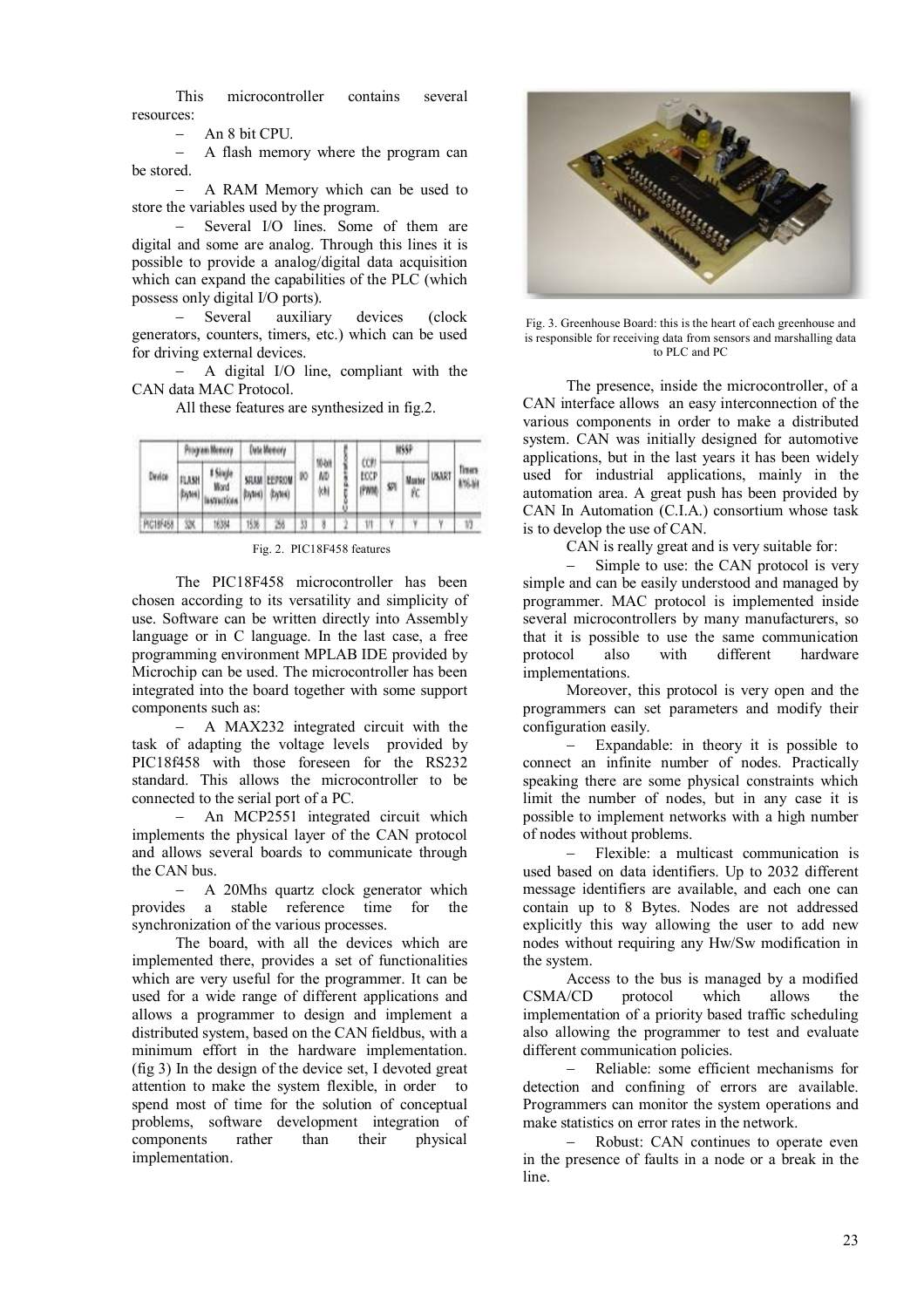Cheap: the cost of all components is very low and this allows to implement a new board at the cost of about 10 Euros.

 Fast: the maximum transfer rate if  $1 - 2$  Mbps which is enough high to support even real-time application.

However, the transfer rate is affected by the bus length. For a 40 meters bus length the max bit rate is 1 Mbps. In case of longer distances it is necessary to reduce the bit rate.

#### PLC

PLC is the basic element in an automation system. It implements the control algorithms through the data acquisition from input sensors and providing output commands to the actuators. The choice of a PLC suitable for this project has taken into account the following points:

 PLC must be simple to use without requiring long training , but enough sophisticated to allow the implementation of complex applications.

 It must use several programming languages.

- It must have an efficient emulator which allows the user to test the software before it is downloaded in the PLC memory.

 It must be easy to interface with other devices.

It must have a low cost.

All these features have been identified in the SR3101BFU PLC from Schneider electric. This device is characterized by 6 digital inputs and 4 Digital outputs, it can use both FBD and LD programming languages and is directly powered by 100-240VA.C.



Fig. 3. PLC external connections schema

This PLC is suitable for small automation systems as it allows to implement simple control panels and it is widely used for small industrial plants. Programming of the device is possible through two well known PLC programming languages: Ladder (LD) and Function Block (FBD) languages. Programming can be performed through some buttons on the PLC front panel or through a PC, by using the emulator software. In this last case, through the Graphic Programming Interface, programmers can quickly implement control algorithms based on the instructions and Function Blocks provided in the system. Moreover, they can make this work at home and simulate it in order to check the correct relations between inputs and their relevant Outputs and correct possible errors if any. Only when the test is OK programmers can transfer the software on the PLC and test it on the real system.

#### Touch-Screen Industrial PC

The last element of the system is a PC which can be used mainly for monitoring the control system. To this aim an industrial TC1000 PC from Schneider Electric has been chosen. This computer is equipped with a Touch-Screen monitor which can be used to implement graphic interfaces written in java or c++ languages. The PC is in such a way the device which integrates all components and transform them into a distributed control system. The research and design of new human system interactions ways which simplify the use of the system.



Fig. 4. PLC external connections schema

#### **III. SYSTEM: MANAGEMENT OF A GREENHOUSE SET.**

The project was divided in several tasks :

 Designing the distributed control system for an agriculture plant made up of three greenhouses, each one controlled through a single PLC.

 Each PLC must control the temperature and humidity inside a greenhouse through the suitable activation of a Fan, irrigation system, heater and opening/closing of some windows.

 PLCs are connected through a CAN bus to a central monitoring station with a graphical interface.

In order to perform the whole task:

1. Develop the control software inside each PLC.

2. Configure the CAN nodes.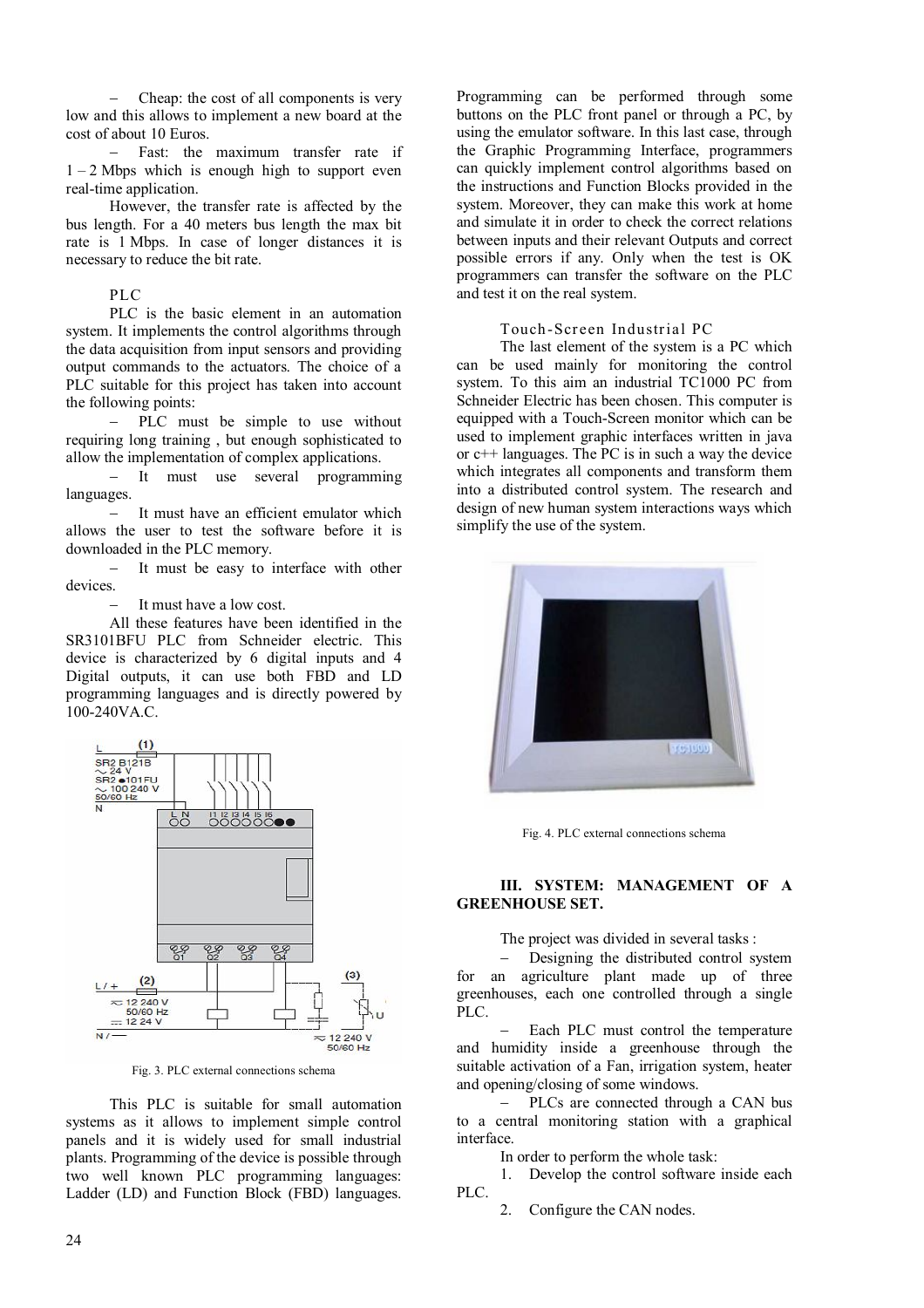3. Interface each PLC with can nodes in order to implement a distributed system.

4. Design and implement some additional hardware to interface analog sensor to the digital inputs of the PLC.

5. Design the graphical interface.

The main part of the system are represented in the following block diagram:



Fig. 5. Block Diagram of the Green House Project

In this design, one feature is worth to be outlined: the small PLCs possess only digital I/Os and are not equipped with communication ports. Their integration into a distributed system, where are present both analog and digital sensors/actuators, represented a further problem that the programmer must solve connecting them with the microcontroller boards. In fact, the microcontroller boards, as said, are able to communicate using the CAN protocol. In addition the microcontroller analog I/O port have been used to interface with analog devices. Then the analog signals are converted by the microcontroller ADC and sent to the PLC to be processed. The same happens in the opposite direction through the microcontroller DAC. In this way, the PLC and the microcontroller board, together, can be seen as a new object obtained by composition of two simpler objects, as in the object oriented programming paradigm. One of the nodes is used as Master, and was connected to the TC1000 industrial PC, where a control application allow a user to monitor and setup the system.

## Implementation of the PLC Software

To implement the task performed by the PLC, I have used the FBD language and the main blocks which are shown in Table 1. By mean of these blocks it is possible to make simple control as those required for the Greenhouse. Input functions, shown in table 2, have been used in order to acquire from the sensors the information, required for the control. This point requires some additional information. As the PLC has only digital inputs, whereas the information provided by both temperature ad humidity sensors are analogic, have used the analog input of the

microcontrollers to read the values and then have changed them into digital values through the software implementation of a Schmitt trigger provided by a suitable FB of the PLC. At last, table 3, shows the output functions used to drive the actuators. Four actuators have been used:

|                | Table 1: Main PLC Function Blocks used in the project                                                                                                                                                                 |  |  |  |  |
|----------------|-----------------------------------------------------------------------------------------------------------------------------------------------------------------------------------------------------------------------|--|--|--|--|
| <b>SOOLEAN</b> | Boolean Blocks: through the implementation<br>of suitable truth tables is is possible to<br>correlate input values with output values.<br>Display Blocks: allow to visualize suitable<br>messages on the PLC display. |  |  |  |  |
| <b>DISPLAY</b> |                                                                                                                                                                                                                       |  |  |  |  |
| <b>COMPAR</b>  | Compare Blocks: allow to compare input<br>values with some treshold values.                                                                                                                                           |  |  |  |  |
| <b>NUM</b>     | Number Blocks: allow to fix some treshold<br>values.                                                                                                                                                                  |  |  |  |  |
|                | Timer Blocks: allow to modify the<br>behaviour of the system during the day.                                                                                                                                          |  |  |  |  |

| Table 2: PLC Input functions |                                               |  |
|------------------------------|-----------------------------------------------|--|
|                              | Input 1: Power ON/OFF                         |  |
|                              | Input 2: Position sensor.<br>Window is open   |  |
|                              | Input 3: Position sensor.<br>Window is closed |  |
|                              | Input 4: temperature Sensor                   |  |
|                              | Input 5: Humidity Sensor.                     |  |

| Table 3: PLC output functions. |                                          |  |  |  |
|--------------------------------|------------------------------------------|--|--|--|
|                                | Output 1: Window opening<br>Motor ON/OFF |  |  |  |
|                                | Output 2: Fan ON/OFF                     |  |  |  |
|                                | Output 3: Irrigation ON/OFF              |  |  |  |
|                                | Output 4: Heating ON/OFF                 |  |  |  |

 $-$  A motor is used to open /(close) a window in the green house when the temperature or the humidity are too high/(low). Its position is monitored by the limit switch connected to Input 1 and Input 2.

 A fan is used to move the air when the temperature and humidity are too high. This prevent the formation of mould on the vegetables.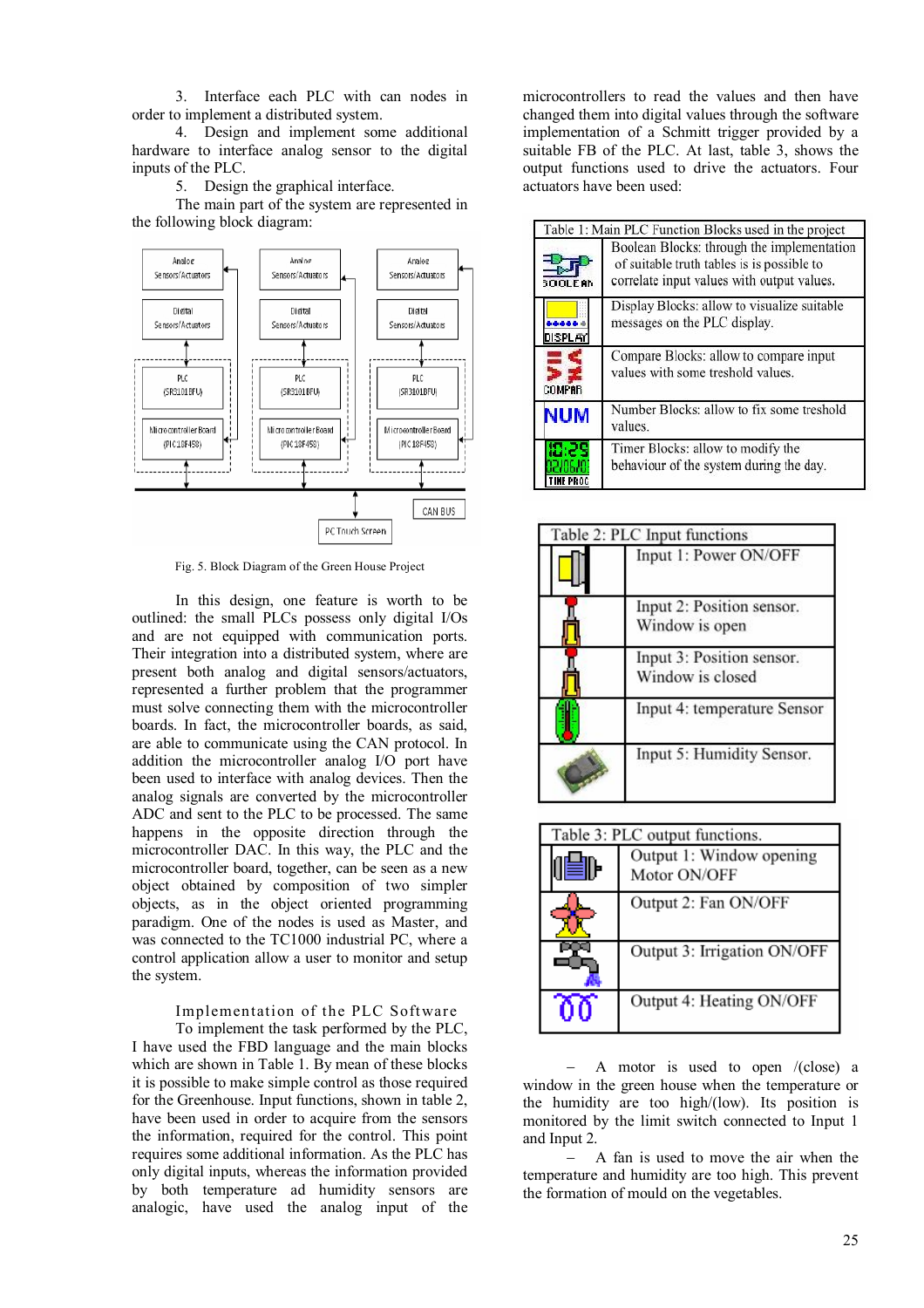An irrigation valve is activated when the ground humidity is too low.

 An electric heating system is activated when the temperature is too low.



Fig. 6. FBD for the greenhouse control

#### Microcontroller Programming

The PIC18F458 microcontroller programming required several phases:

 Assigning the configuration word in order to set some parameters.

 Initializing some register and the CAN network. One node was configured as a Master, with the task to exchange, by means of the RS232 serial port, command/data with the monitoring station. The other nodes exchange data with the master node.

 Configuring I/O ports to acquire and digitize the values provided by the analog sensors.

 Configuring an I/O port in order to read the values which are present at both the Input and Output connectors of the PLC. This task is indispensable in order to transform a set of independent PLCs into a distributed system.

#### Monitoring Graphic Interface

The graphic interface has been developed on the Touch-Screen TC1000 PC, as a Java application. The interface required a suitable definition of the screen properties in order to exploit its touch screen capabilities. Some buttons have been implemented to set command for the system. The graphic interface is shown in fig. 7.

The graphic interface allows:

 Realtime monitoring of both the temperature and humidity of the greenhouse.

- Monitoring the state of the various actuators.

 To set, for each greenhouse, the threshold values for both temperature and humidity that, if exceeded, activate the control systems.

| GreenHouse 1<br>threshold              | GreenHouse 2                                                              | threshold                                | GreenHouse 3<br>threshold                               |              |  |
|----------------------------------------|---------------------------------------------------------------------------|------------------------------------------|---------------------------------------------------------|--------------|--|
| $-C$<br>$-5$<br>heating OFF<br>Fan OFF | $\sim$ $C$ <sup>6</sup><br>$\ldots C^*$<br>$\sim$ 5<br>$-5$<br>the Fan ON | $\sim \mathbb{C}^*$<br>- 6<br>heating ON | $-C$<br>$-5$<br>heating ON                              | $-c$<br>$-5$ |  |
| water OFF<br>window closed             | owater ON<br>window open                                                  |                                          | <b>Ate Fan ON</b><br><b>B</b> , water ON<br>window open |              |  |
| greenhouse                             | Parameter<br>Temperature                                                  | Treshold<br>o<br>¢                       | s                                                       | Set          |  |
| s.<br>Disconnected                     | $\overline{ }$<br>COM3                                                    | CONNECT                                  | Disconetti                                              |              |  |

Fig. 7. FBD for the greenhouse control

## **IV. CONCLUSIONS: THE HUMAN MACHINE INTERFACE**

I have developed a system for managing three greenhouses in order to provide people which operate in the agricultural area a safe and efficient system. A fundamental component of the system is the humanmachine interface whose task is to allow an easy interaction with the system. The design and development of the interactive interface for "Greenhouses Management" has been the more intense and difficult part of job. During the development, over the 50% of the code has been devoted to the interface. The complexity of the design of the interface has depended on the variety of choices and design decisions to perform all possible tasks, often unpredictable. Four principles have been adopted for a user-centered design:

1. Understanding the user:

An explicit representation of the competences of the user and of the work to be done.

2. Interactive design.

A representative sample of users has been part of the design team during the development process.

3. Constant measurement of results achieved.

Since the first phases of the planning, humancomputer system has been tested and evaluated.

4. Iterative planning.

The design has a cyclic nature: design, test, measure, redesign, until a human-computer system performance has fulfilled the purpose for which the system has been conceived. The development of the prototype of the three greenhouses has not only been characterized by the tools used but also from the refinement of design ideas, the improvement of the firmware of the PLC, of the software developed for the pic18f458s and the entire system. To design a system for managing greenhouses where hardware and software must be in accord with each other and